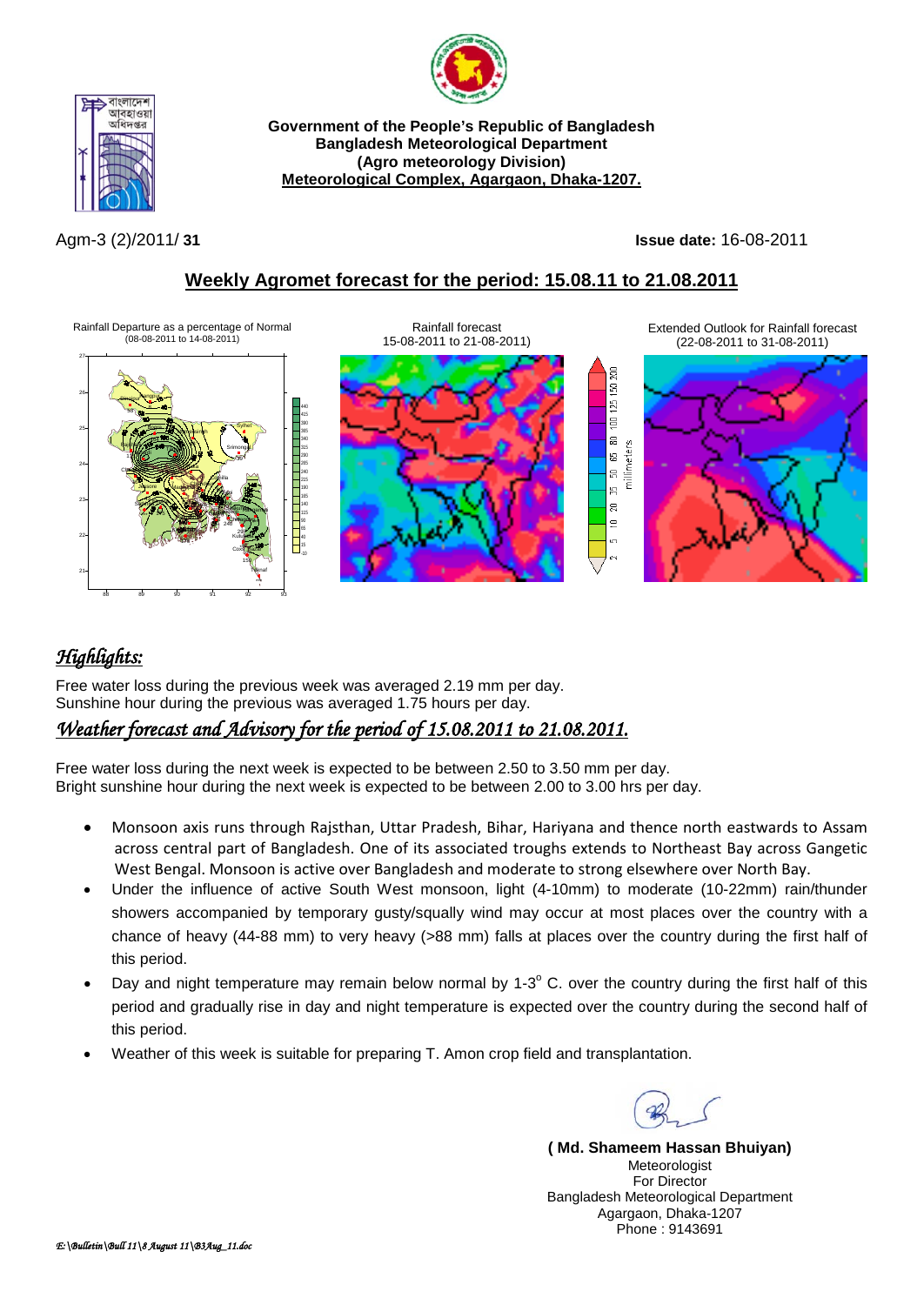## **Bangla Version**

### *c~e©vfvm, mgq: 15-08-2011 †\_‡K 21-08-2011*

Rainfall Departure as a percentage of Normal (08-08-2011 to 14-08-2011)





Extended Outlook for Rainfall forecast (22-08-2011 to 31-08-2011)



### *প্ৰধান বৈশিষ্ট্য সমৃহঃ-*

গত সপ্তাহের দৈনিক বাষ্পীভবনের গড় ২.**১**৯ মিঃ মিঃ ছিল। গত সপ্তাহের দৈনিক সর্যকিরণ কালের গড় ১.৭৫ ঘন্টা ছিল।

### *আবহাওয়া পূৰ্বাভাসঃ- ১৫-০৮-২০১১ ইং থেকে ২১-০৮-২০১১ ইং পৰ্যন্ত।*

*AvMvgx mßv‡ni ev®úxfe‡bi ˆ`wbK Mo gvb 2.50 wgtwgt †\_‡K 3.50 wgtwgt \_vK‡Z cv‡i| প্*যাগামী সপ্তাহের সূর্যকিরণকালের দৈনিক গড় মান ২.০০ ঘন্টা থেকে ৩.০০ ঘন্টা থাকতে পারে।

- *মৌসূ*মী অক্ষটি রাজস্থান, হরিয়ানা, উত্তর প্রদেশ, বিহার ও উত্তর পূর্ব দিক হয়ে আসাম এবং বাংলাদেশের মধ্যাঞ্চল পর্যন্ত অবস্থান করছে। এর বর্ধিতাংশটি উত্তর পূর্ব বঙ্গোপসাগর হয়ে গাঙ্গেয় পশ্চিম বঙ্গ পর্যন্ত বিস্তৃত। বাংলাদেশের উপর মৌসমী বায়ু সক্রিয় এবং  $\bar{c}$ ন্তর বঙ্গোপসাগরের অন্যত্র মাঝারি থেকে প্রবল রয়েছে।
- এ সপ্তাহের প্রথমার্ধে সক্রিয় দক্ষিণ পশ্চিম মৌসূমী বায়ুর প্রভাবে দেশের অধিকাংশ স্থানে অস্থায়ী দমকা/ঝড়োহাওয়া সহ হালকা  $(8$ -১০ মিঃমিঃ) থেকে মাঝারী (১০-২২মিঃমিঃ) ধরণের বৃষ্টি/বজ্র-বৃষ্টি হতে পারে। সেই সাথে দেশের কোথাও কোথাও ভারী (88-*৮৮*মিঃমিঃ) থেকে অতি ভারী (>৮৮মিঃমিঃ) বর্ষণের সম্ভাবনা রয়েছে।
- *G mßv‡ni cÖ\_vgv‡a© mviv‡`‡ki w`b Ges iv‡Zi ZvcgvÎv m¦vfvwe‡Ki †P‡q 1-30 †mt Kg \_vK‡Z cv‡i Ges wØZxqv‡a© w`b I রাতের তাপমাত্রা ক্রমান্বয়ে বৃদ্ধি পেতে পারে।*
- *G mg‡qi AvenvIqv †ivcv Avg‡bi †ÿZ cÖ¯ZzZ KiY Ges †ivc‡bi Rb¨ Dc‡hvMx \_vK‡Z cv‡i|*

*(*মোঃ শামীম হাসান ভইয়া) **আবহাওয়াবিদ** পরিচালকের পক্ষে বাংলাদেশ আবহাওয়া অধিদপ্তর, ঢাকা-১২০৭।